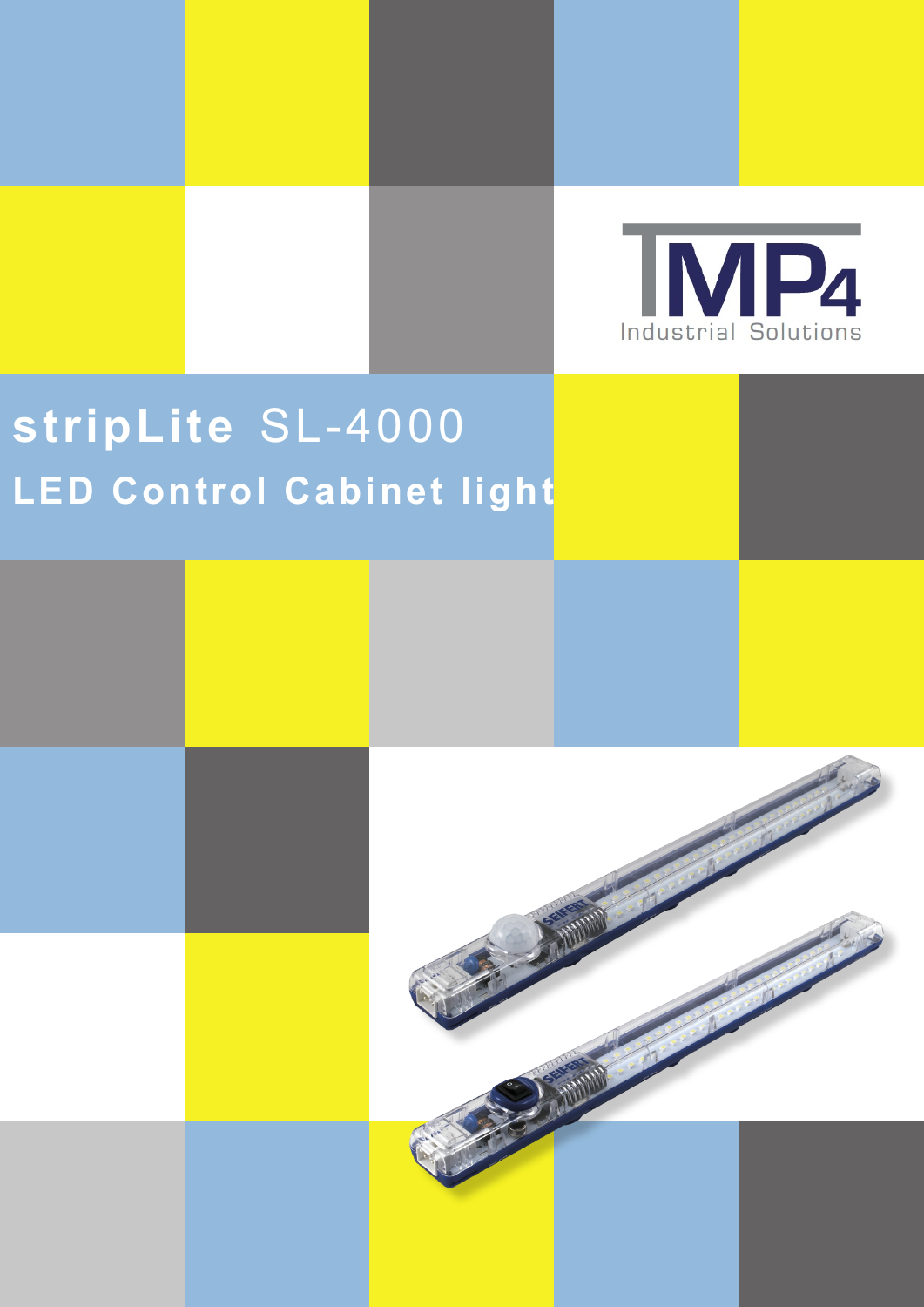



| stripLite SL-4000                              |                                    |         |
|------------------------------------------------|------------------------------------|---------|
| <b>Type</b>                                    | 24 - 265 V                         | 12V     |
| Part no. (with motion sensor)                  | 400000                             | 400012  |
| Part no. (with ON/OFF switch)                  | 400100                             | 400112  |
|                                                | <b>PERFORMANCE DATA</b>            |         |
| <b>Power Consumption</b>                       | 4 Watt                             |         |
| Light output (Luminosity)                      | 400 Lm                             |         |
| Light color / temperature                      | Cool white / 6,500K                |         |
| Lamp type                                      | LED, 120° angle                    |         |
| Life time $(@ 20°C)$                           | 40,000 hrs.                        |         |
| Operating temp. range                          | $-20^{\circ}$ C - +50 $^{\circ}$ C |         |
| Switch off time (motion sensor)                | $2$ min.                           |         |
|                                                | <b>DIMENSIONS</b>                  |         |
| Dimensions (H x W x D)                         | 350 x 35 x 32 mm                   |         |
| <b>Material housing</b>                        | PC clear (Top), PC ABS blue (Base) |         |
| Weight                                         | 140 gr.                            |         |
|                                                | <b>ELECTRICAL DATA</b>             |         |
| <b>Voltage / Frequency</b>                     | 24 - 265 V<br>AC / DC 50/60 Hz     | 12 V DC |
| <b>Protection class</b>                        | II (double insulated)              |         |
| IP protection to IEC 60 529                    | IP 20                              |         |
| Feed in / Feed out (Daisy Chain)<br>connection | Wieland connector                  |         |
| <b>Mounting</b>                                | Magnetic strips, clips             |         |
| <b>Certification</b>                           | <b>CE</b>                          |         |





## 'Lights off, LED on'

The new **stripLite** LED light fixture is the eco-<br>nomical and space saving solution for cabinet and enclosure lighting. The state of the art LED technol- ogy ensures a long and maintanence free life cycle.

33XT

EΠ

wegweisend innovativ

The main features are:

- Combined AC & DC voltage range allows the universal use with only one single model
- ON/OFF switch or motion sensor available
- Various fitting options for more flexibility
- Daisy Chain Adapter or cables allow to connect up to 16 lights with AC and up to 8 lights with DC voltage
- Power Socket Adapter with re- setable power circuit breaker
- Innovative fixing accessories with swivel, allow to direct the light to where it is actually needed
- Wieland connector for fast and easy installation

**Mounting Accessories**





12.5 x 10.5 mm cutout with swivel (#400603)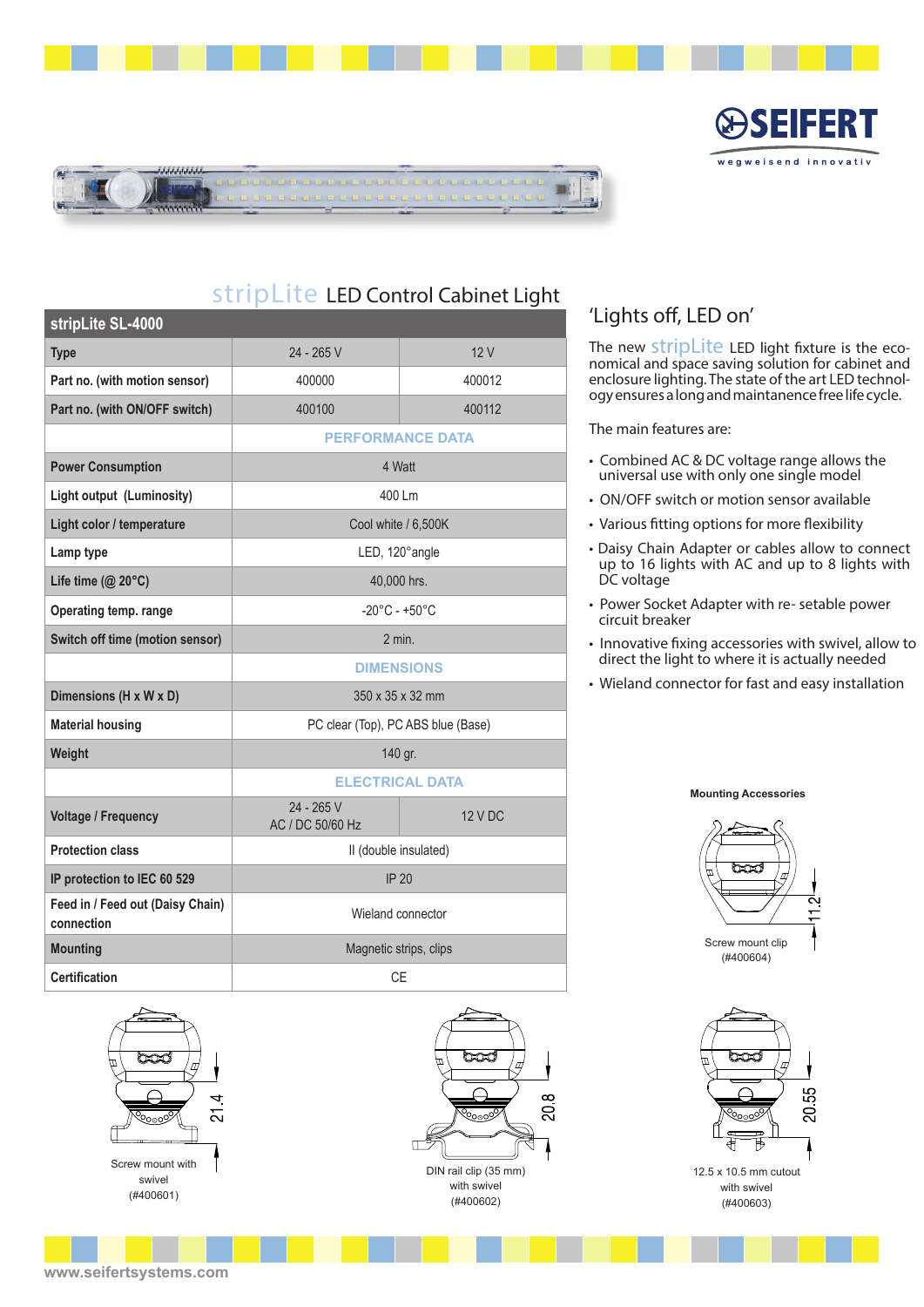

SEIFERT  $\mathbb{G}$ wegweisend innovativ

## stripLite Dimensions



**Power socket / Daisy Chain Adapter dimensions**



Power Socket Adaptor

Type "F" Germany/ Italy etc (standard) (#400801) Type "B" USA/ Canada etc (standard) (#400802) Type "G" UK/ Ireland etc (standard) (#400803) Type "I" Australia/ China etc (standard) (#400804) Patent pending